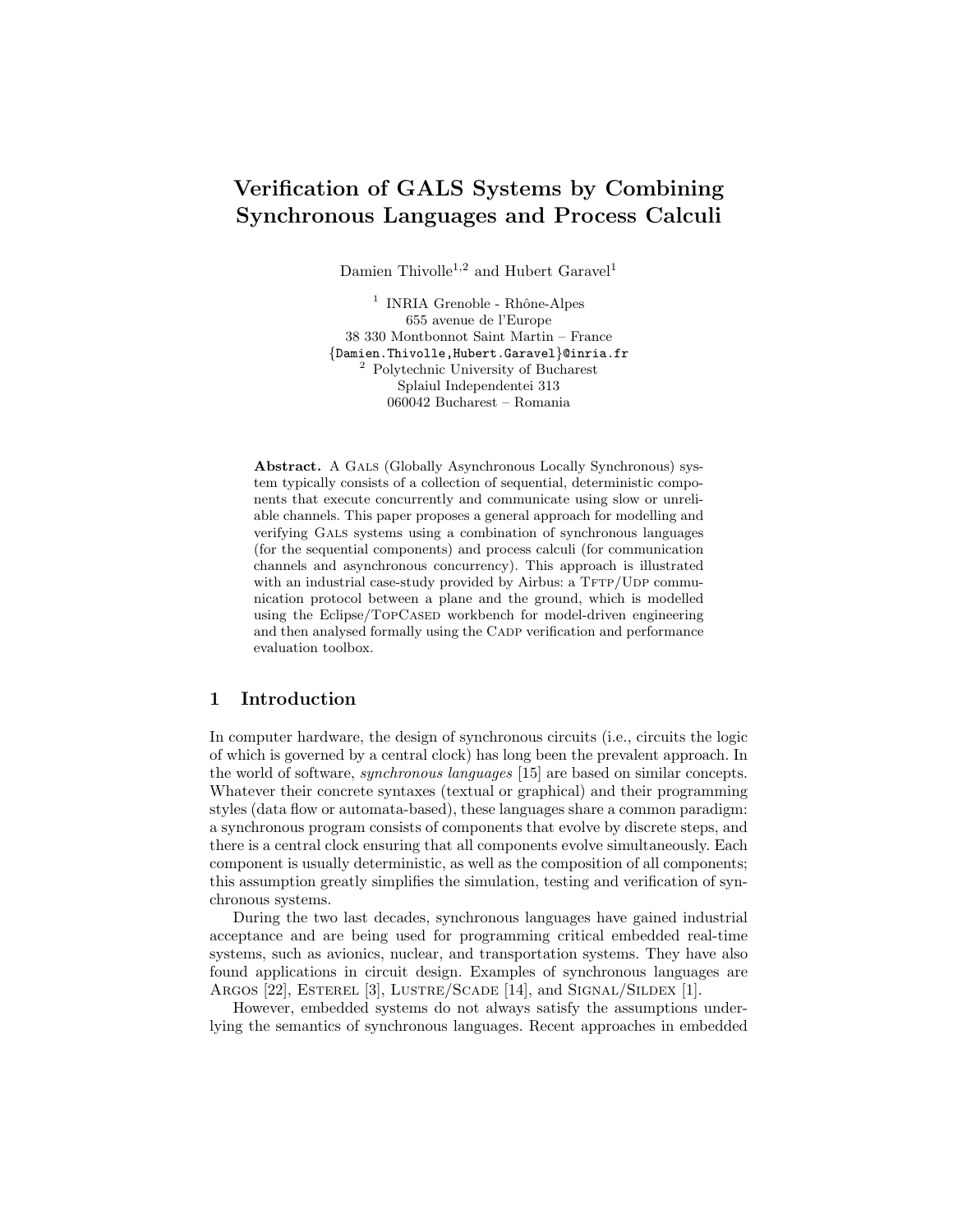systems (modular avionics, X-by-wire, etc.) introduce a growing amount of asynchronism and nondeterminism. This situation has been known for long in the world of hardware, where the term GALS (Globally Asynchronous, Locally Synchronous) was coined to characterize circuits consisting of a set of components, each governed by its own local clock, that evolve asynchronously. Clearly, these evolutions challenge the established positions of synchronous languages in industry.

There have been several attempts at pushing the limits of synchronous languages to model Gals systems. Following Milner's result [25] that asynchronism can be encoded in a synchronous process calculus, there have been approaches [16, 21, 26, 17] suggesting ways to describe Gals systems using synchronous languages; for instance, nondeterminism is expressed by adding auxiliary input variables (*oracles*), the value of which is undefined; a main limitation of these approaches is that asynchronism and nondeterminism are not recognized as first-class concepts, so verification tools often lack optimizations specific to asynchronous concurrency (e.g. partial orders, compositional minimization, etc.). Other approaches extend synchronous languages to allow a certain degree of asynchrony, as in CRP [2], CRSM [28], or multiclock ESTEREL [4], but, to our knowledge, such extensions are not (yet) used in industry. Finally, we can mention approaches [13, 27] in which synchronous programs are compiled and distributed automatically over a set of processors running asynchronously; although these approaches allow the generation of Gals implementations, they do not address the issue of modelling and verifying Gals systems.

A totally different approach would be to forget about synchronous languages and adopt languages specifically designed to model asynchrony and nondeterminism, and equipped with powerful verification tools, namely process calculi such as Csp  $[6]$ , LOTOS  $[19]$ , or PROMELA  $[18]$ . Such a radical migration, however, would not be so easy for companies that invested massively in synchronous languages and whose products have very long life-cycles calling for stability in programming languages and development environments.

In this paper, we propose an intermediate approach that combines synchronous languages and process calculi for modelling, verifying, and evaluating the performance of Gals systems. Our approach tries to retain the best of both worlds:

- We continue using synchronous languages to specify the components of Gals systems, and possibly sets of components running together in synchronous parallelism.
- We introduce process calculi to: (1) encapsulate those synchronous components or sets of components; (2) model additional components whose behavior is nondeterministic, a typical example being unreliable communication channels that can lose, duplicate and/or reorder messages; (3) interconnect all parts of a Gals systems that execute together according to asynchronous concurrency. The resulting specification is asynchronous and can be analysed using the tools available for the process calculus being considered.

As regards related work, we can mention [29], which translates CRSM [28] into Promela and then uses the Spin model checker to verify properties expressed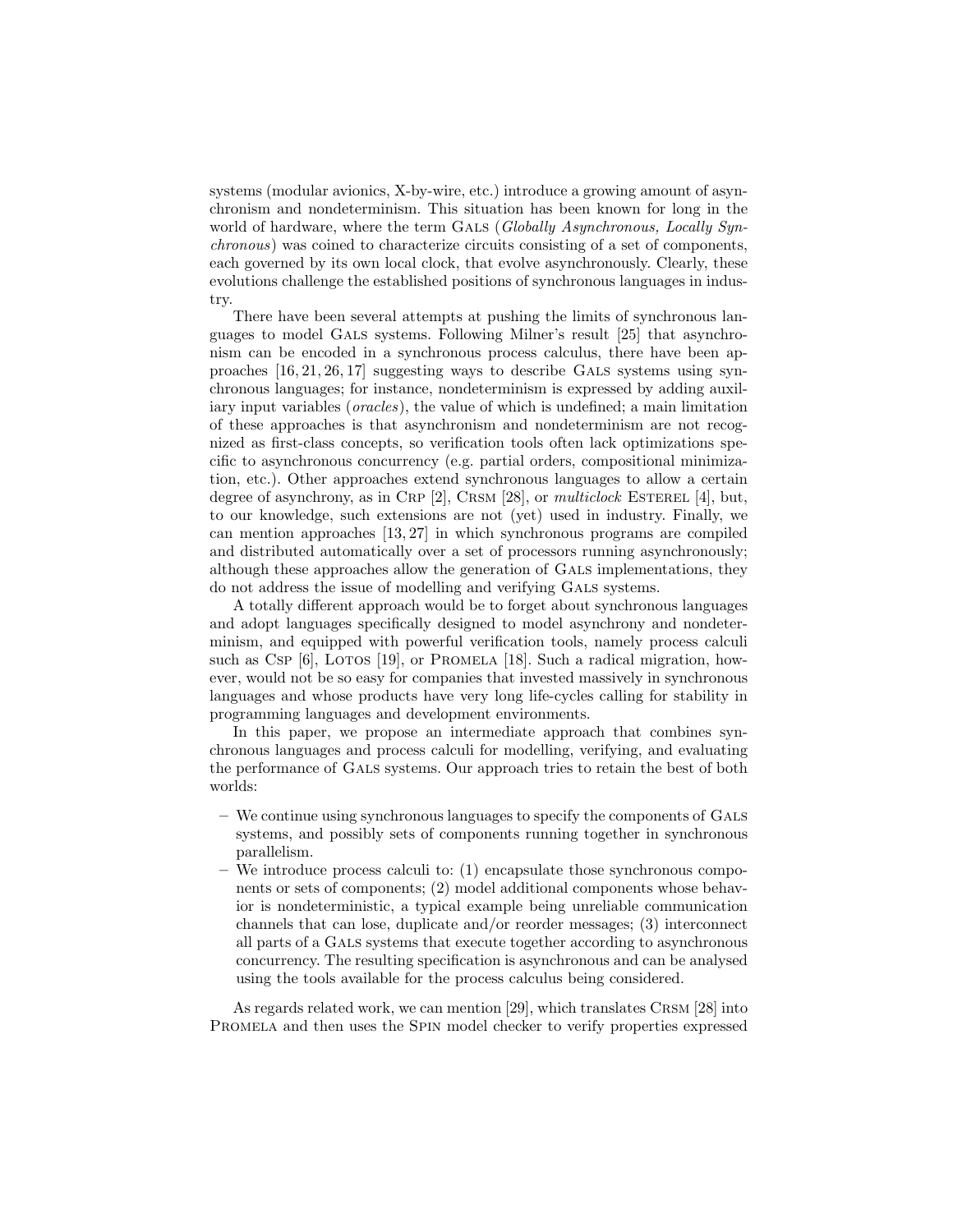as a set of distributed observers; our approach is different in the sense that it can use synchronous languages just as they are, instead of introducing a new synchronous/asynchronous language such as Crsm.

Closer to our approach is [9], which uses the SIGNAL compiler to generate C code from synchronous components written in Signal, embeds this C code into Promela processes, abstracts hardware communication buses as Promela finite Fifo channels, and finally uses Spin to verify temporal logic formulas. A key difference between their approach and ours relies in the way locally synchronous components are integrated into a globally asynchronous system. Their approach is stateful in the sense that the C code generated for a synchronous Signal component is a transition system with an internal state that does not appear at the Promela level; thus, they must rely upon the "atomic" statement of Promela to enforce the synchronous paradigm by merging each pair of input and output events into one single event. To the contrary, our approach is stateless in the sense that each synchronous component is translated into a Mealy function without internal state; this allows a smoother integration within any asynchronous process calculi that has types and functions, even if it does not possess an "atomic" statement — which is the case of most process calculi.

We illustrate our approach with an industrial case study provided by Airbus in the context of the TOPCASED<sup>3</sup> project: a ground-plane communication protocol consisting of two TFTP (*Trivial File Transfer Protocol*) entities that execute asynchronously and communicate using unreliable UDP (User Datagram Protocol) channels. For the synchronous language, we will consider Sam [8], a simple synchronous language (similar to ARGOS [22]) that was designed by AIRBUS and that is being used within this company. Software tools for Sam are available within the TOPCASED open-source platform based on ECLIPSE. For the process calculus, we will consider LOTOS NT  $[7]$ , a simplified version of the international standard E-Loros [20]. A translator exists that transforms Loros NT specifications into LOTOS specifications, thus enabling the use of the CADP toolbox [12] to perform verification and performance evaluation on the generated LOTOS specifications.

This paper is organized as follows. Section 2 presents the main ideas of our approach for analysing systems combining synchrony and asynchrony. Section 3 introduces the TFTP industrial case study. Section 4 gives insights into the formal modelling of TFTP using our approach. Section 5 reports on state space exploration and model checking verification of TFTP models. Section 6 addresses performance evaluation of TFTP models by means of simulation. Finally, Section 7 gives concluding remarks and discusses future work.

# 2 Proposed methodology

A synchronous program performs a sequence of steps. At each step, it receives inputs from the environment, computes a reaction, and sends outputs to the environment. It maintains its own internal state.

 $^3$  www.topcased.org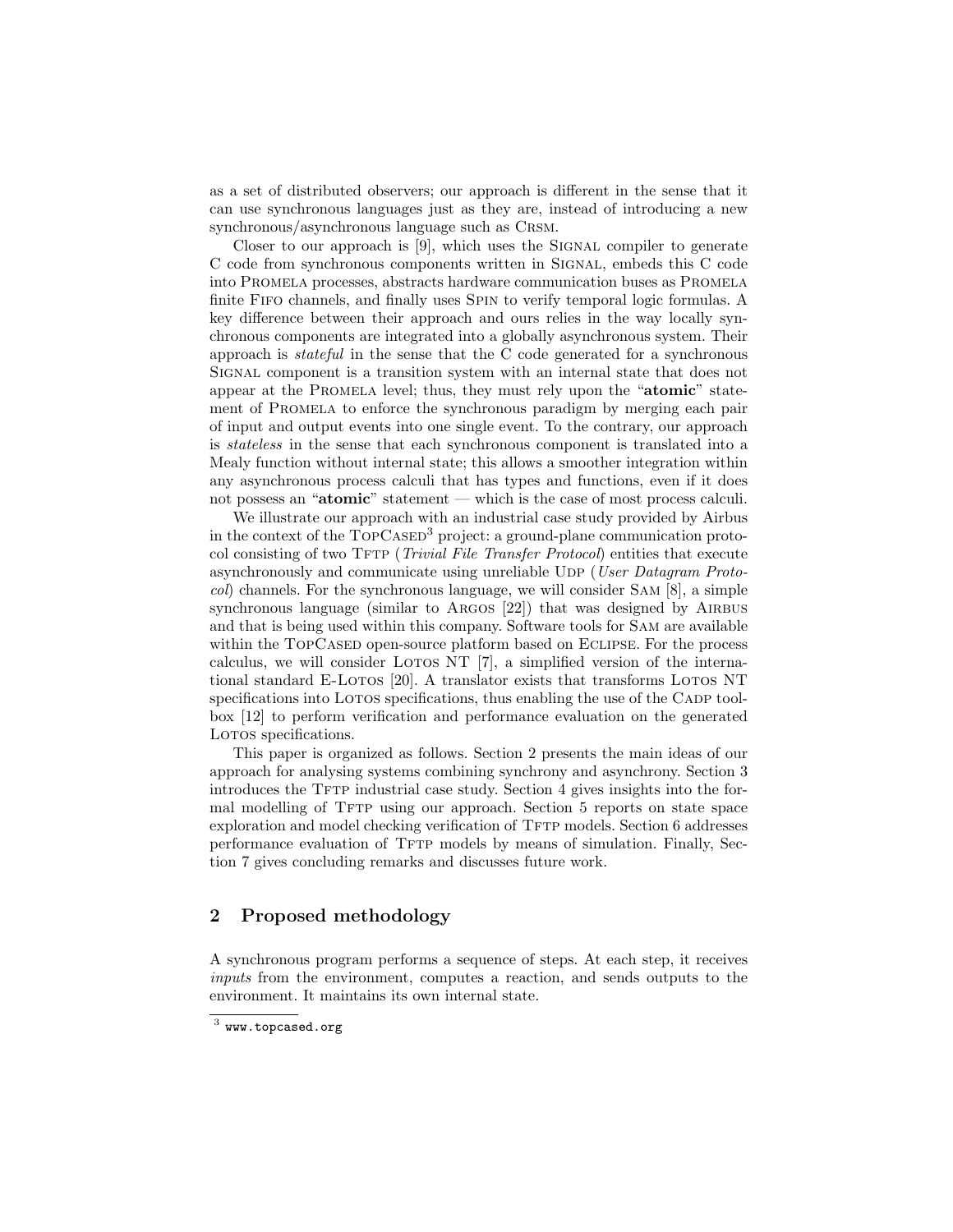A synchronous program may be a synchronous composition of several synchronous components. All these components react exactly in one step and may communicate with each other (the output of one serving as input of another one).

#### 2.1 Modelling synchronous components as Mealy functions

A synchronous component has an internal state s. At each step, it receives a set of m input values  $i_1, \ldots, i_m$  and computes (in zero time) a set of n output values  $o_1, \ldots, o_n$  as well as its new state s'. That is to say, it is a function of the form:

$$
(s', o_1 \dots o_n) = f(s, i_1 \dots i_m)
$$

This function corresponds to a (usually deterministic) Mealy machine [24] i.e., a 5-tuple  $(S, s_0, \mathcal{I}, \mathcal{O}, \mathcal{T})$  where:

- $-$  S is a finite set of states,
- $s_0$  is the initial state,
- $\mathcal I$  is a finite input alphabet,
- $\circ$  is a finite output alphabet,
- T is a transition function  $S \times I \to S \times O$  mapping the current state and the input alphabet to the next state and the output alphabet.

The function  $f$ , corresponding to a synchronous component, can either be generated directly in C using the compiler of the synchronous language (for this purpose, there exists a common object code format for synchronous languages named OC) or be programmed directly in a process calculus as a user-defined function (we will follow this second approach).

The same applies to a synchronous composition of synchronous components because this composition can also be modelled by a Mealy machine. This is a property of synchronous parallelism.

## 2.2 The SAM language

To illustrate our approach, we consider the case of the synchronous language Sam designed by Airbus. A synchronous component in Sam is an automaton has a set of input and output ports, each port corresponding to a boolean variable.

A Sam component is very similar to a Mealy machine. The main difference lies in the fact that a transition in SAM is a quintuple  $(s_1, s_2, F, G, P)$ , where  $s_1$  and  $s_2$  is the source state of the transition,  $s_2$ , the destination state of the transition, where  $F$  is a boolean condition on the input variables, where  $G$  is a set of output variables, and where  $P$  is a priority integer value. where  $P$  is a priority index. If a set of input values enables more than one outgoing transition from the current state, the transition with the smallest priority index is chosen. For this reason, the priority indexes from transitions going out of the same state must be pairwise distinct. The other difference is that every state has an implicit outgoing transition leading to itself that is performed if no other transition can be perfomed; it sets all the output ports to false.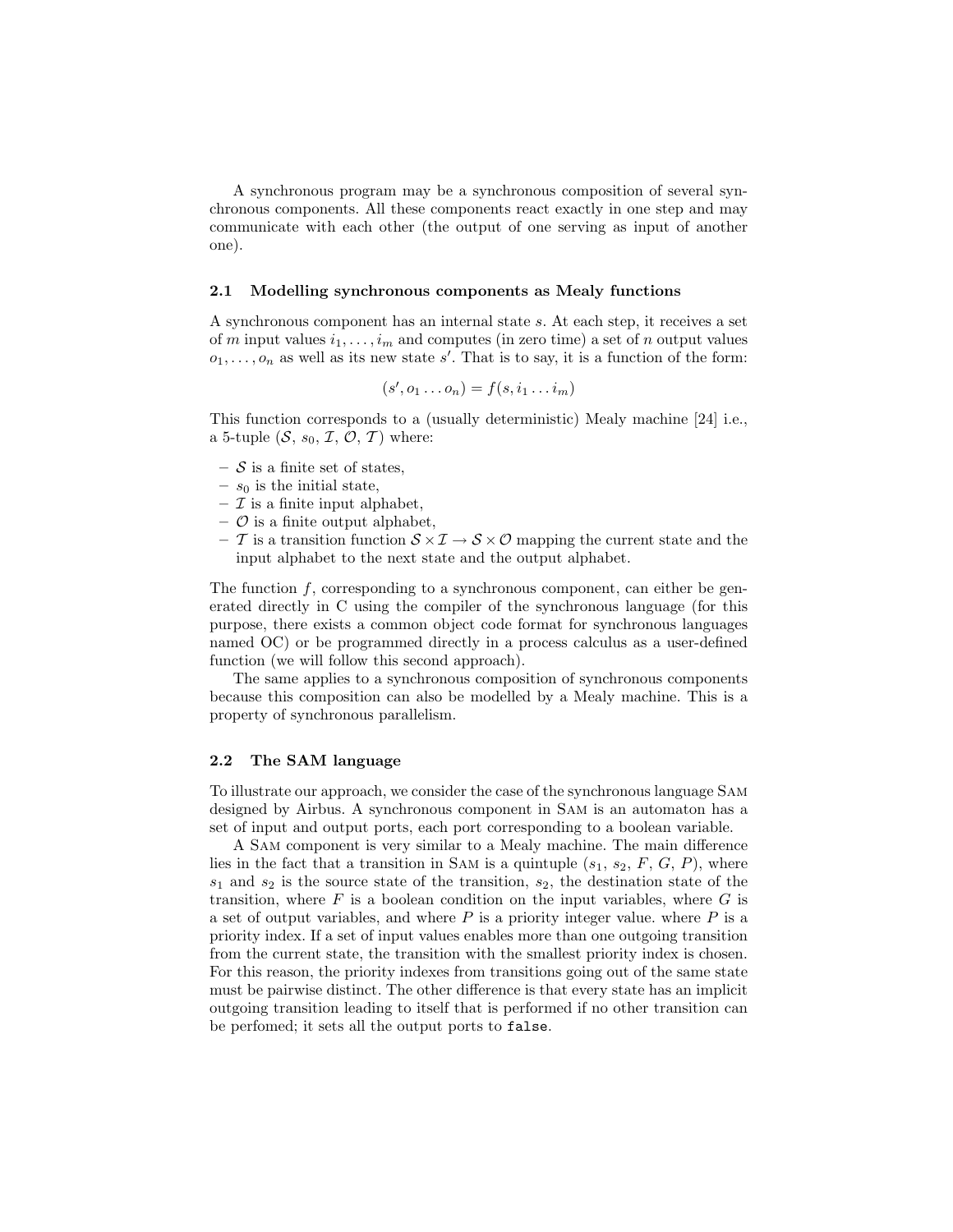Fig. 1 gives an example of a Sam automaton. An interrogation mark precedes the condition  $F$  of each transition. An exclamation mark precedes the list  $G$  of the output variables that are set to true when the transition is performed. If an output variable is absent from that list, it is set to false when the transition is performed. Priority indexes are attached to the base of the transitions.

Priority indexes are notational conveniences that can be eliminated as follows: each transition  $(s_1, s_2, F, G, P)$  must be replaced by  $(s_1, s_2, F', G, P)$  where  $F' =$  $F \wedge \neg (F_1 \vee \ldots \vee F_n)$  such that  $F_1, \ldots, F_n$  are the conditions attached to the outgoing transitions of state  $s_1$  with a priority index strictly lower than  $P$ .



Fig. 1. Example automaton in Sam

This SAM automaton can be encoded in LOTOS NT as follows:

```
type State is
 S0, S1, S2
end type
function transition (in CurrentState:State, in A:Bool, in B:Bool
               out NextState:State, out C:Bool, out D:Bool) is
  case CurrentState in
 SO \rightarrowif A then
      NextState := S1; C := false; D := true
    else
      NextState := CurrentState; C := false ; D := false
    end if
  | S1 \rightarrowif A and B then
      NextState := SO; C := true; D := true
    elsif B then
      NextState := S2; C := true ; D := false
    else
      NextState := CurrentState; C := false; D := false
    endif
  | S2 \rightarrowif A and not (B) then
      NextState := S2; C := true ; D := false
    elsif B then
      NextState := SO; C := false ; D := true
```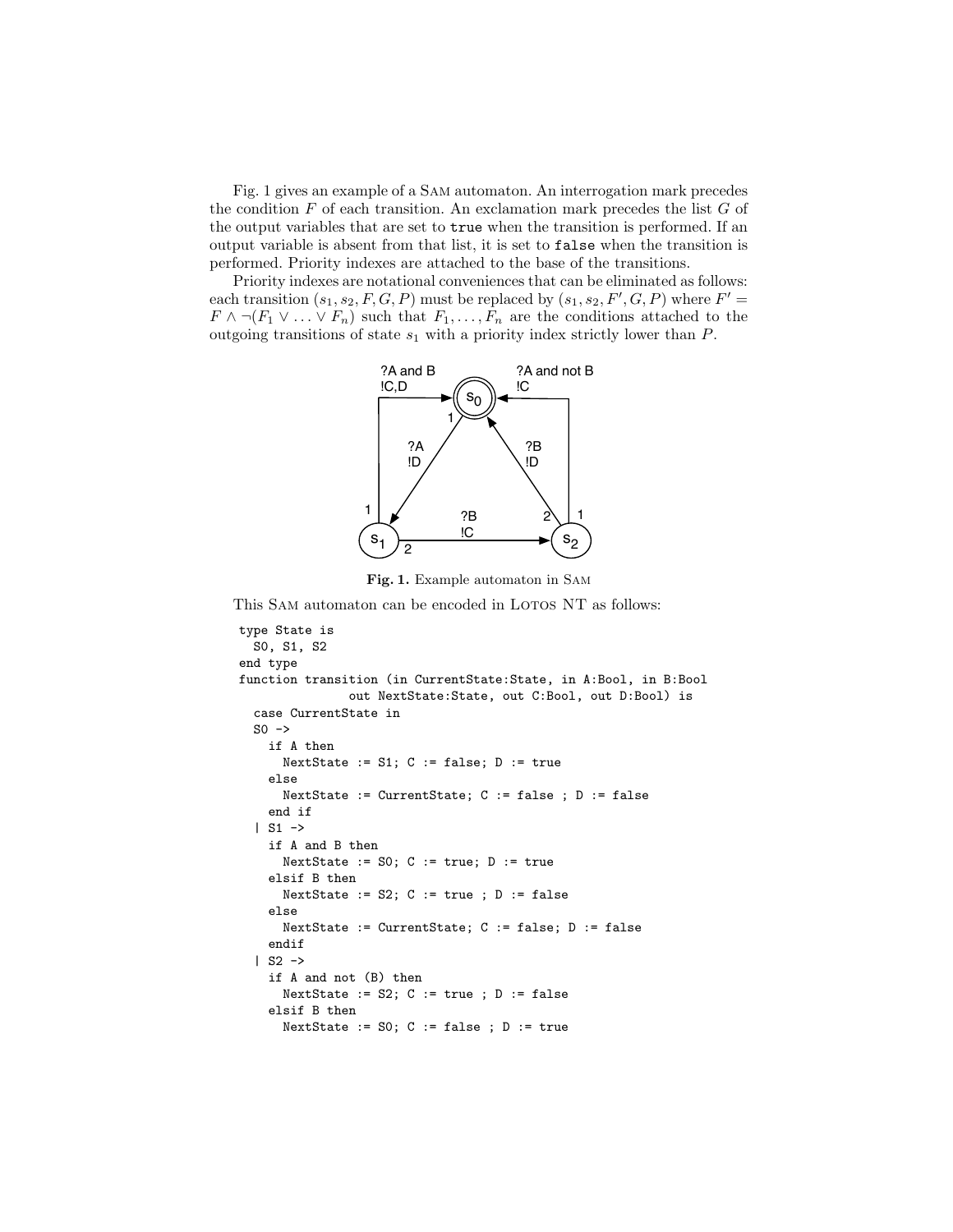```
else
      NextState := CurrentState; C := false ; D := false
    end if
  end case
end function
```
Sam supports the synchronous composition of automata. A global system in Sam has input and output ports. It is composed of one or several Sam automata. Communication between automata is expressed by drawing connections between input and output ports, with the following rules:

- inputs of the system can connect to outputs of the system or inputs of automata;
- outputs of automata can connect to inputs of other automata or outputs of the system;
- cyclic dependencies are forbidden.

Because of the last rule, one can find a topological order for the dependencies between automata. Thus, a SAM system can be encoded in LOTOS NT as a sequential composition of the Mealy functions of its individual Sam automata.

# 2.3 Wrapping Mealy functions into input/output processes



Fig. 2. The wrapper process in detail

In contrast with synchronous programs, components of asynchronous programs run concurrently, at their own pace, and synchronize with each other through communications on gates or channels.

Our approach to modelling Gals systems in asynchronous languages builds on encoding synchronous programs as a set of native types and functions in a given process calculus.

This transition (or Mealy) function alone cannot interact with an asynchronous environment. It needs to be wrapped into a process that handles the communication with the environment. This wrapper transforms the Mealy function of a synchronous component into an LTS (*Labelled Transition System*). The function of this process is illustrated by Fig. 2. Every time it receives a message, it extracts values from it. These values can be directly mapped to the inputs of the transition function or may be processed to produce these inputs. Then it constructs a message from the outputs returned by the transition function (or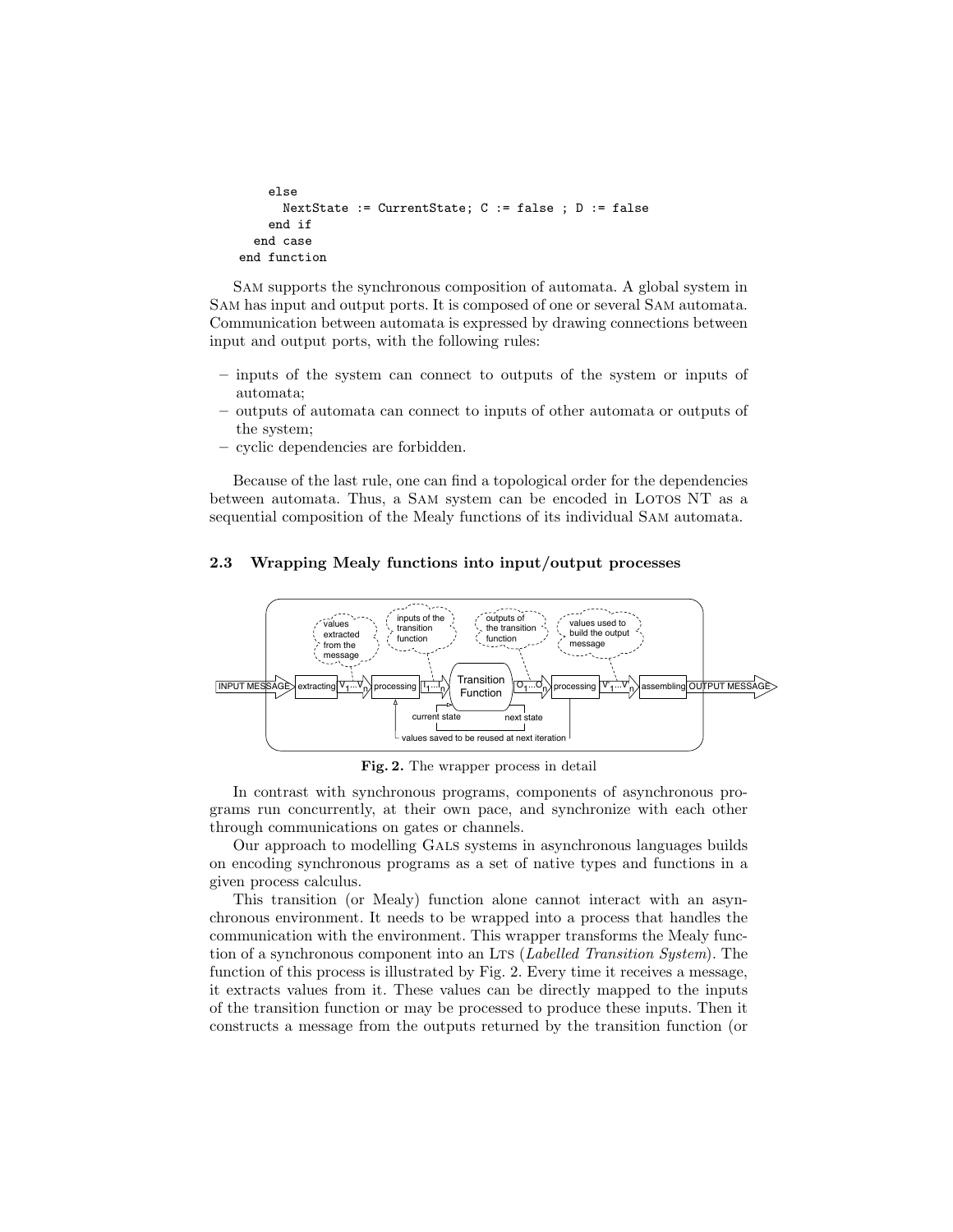values processed from them) and makes the message available for sending. The message is not actually sent right away; it is sent when the recipient process is ready for synchronization. The process and the function, together act as a reactive process. They react to a stimulation, the reception of a message, to produce an answer, the output message.

The amount of processing a wrapper can do is arbitrary. It depends on the GALS system being modeled. It can be very little, in which case the message received could be an aggregation of the inputs of the transition function. It can be significant: extraction of the inputs (of the transition function) from a complex message, construction of a complex message from the ouputs, storing outputs or values derived from them to be reused for the next stimulation.

#### 2.4 Composing processes with asynchronous parallelism

Parallel composition of the wrapper and the environment with which we make it interact can be achieved using the parallel operator of LOTOS NT. This operator defines on the channels (or gates) on which the wrapper and the environment will communicate. The environment could be indifferently written in LOTOS NT or made of other synchronous programs wrapped into Lotos NT processes and communicating asynchronously.

# 3 The TFTP case study

This case study was provided to us by Airbus. We first recall the principle of the standard TFTP protocol then we present the custom adaptation made at Airbus for plane/ground communications.

#### 3.1 The standard TFTP protocol

TFTP [30] stands for *Trivial File Transfer Protocol*. It is a client/server protocol in which the client can request to send (resp. receive) a file to (resp. from) server. As it is designed to run over the UDP (User Datagram Protocol) protocol, the TFTP protocol implements its own flow control mechanism.

In a typical case, a client initiates a transfer by sending a request to the server, RRQ (Read ReQuest) for reading a file or WRQ (Write ReQuest) for writing (i.e. sending) a file. The files are truncated into fragments of equal size, which are transferred sequentially. The server replies to a read request by sending the first data fragment of the requested file. A read request is answered by the first data fragment (DATA) of the requested file and a write request is answered by an acknowledgement (ACK). In addition to the data it carries, a data fragment also contains an index value which is used to make sure that all the data fragments are received consecutively. The last data fragment is characterized by a size smaller than that of the other fragments. An acknowledgement carries the index value of the data fragment it acknowledges. An acknowledgement numbered 0 answers a write request.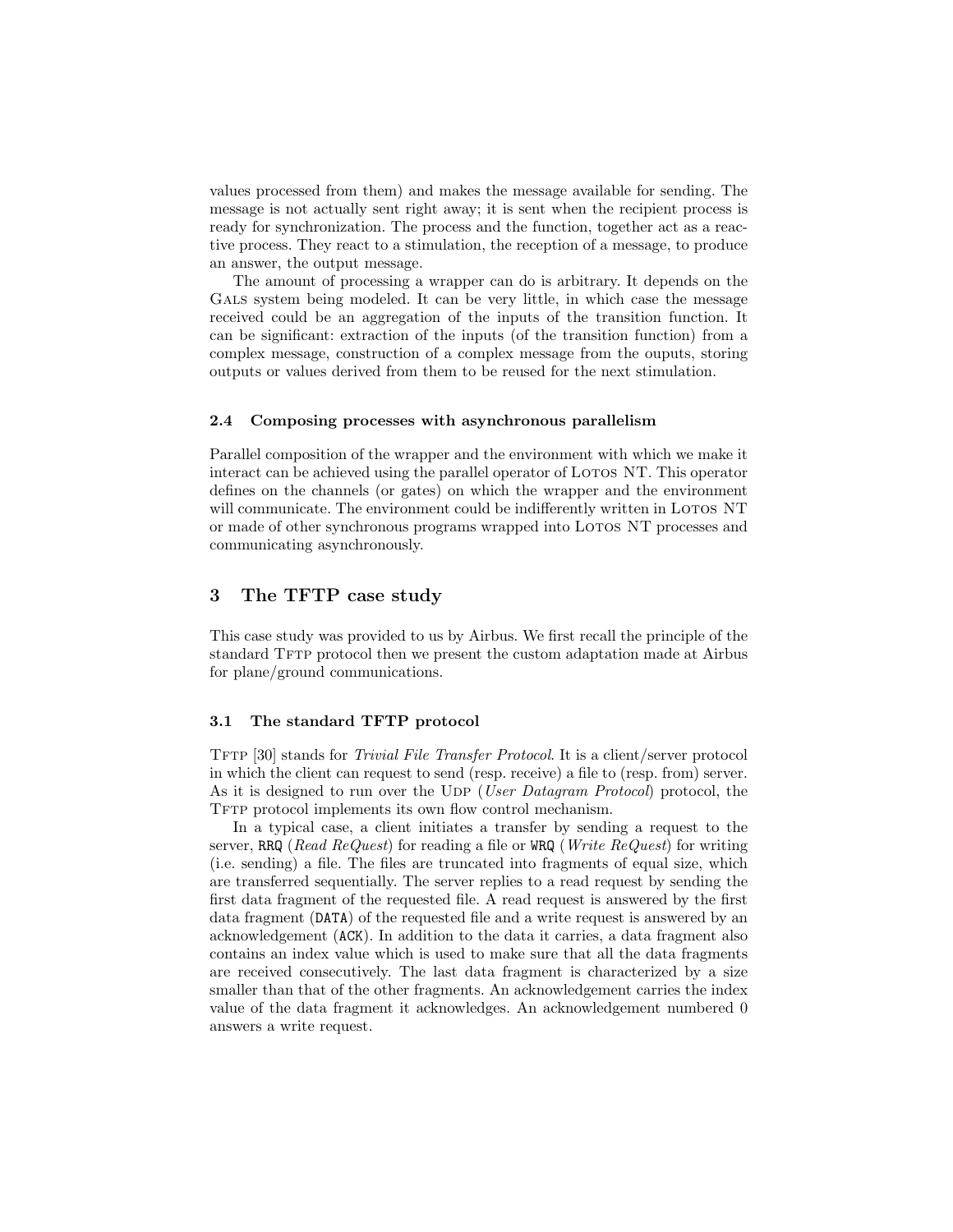The protocol is designed to be robust. Any lost message can be retransmitted after a timeout. Duplicate (resent because of a timeout) acknowledgements are not replied to in order to avoid the Sorcerer's Apprentice bug [5].

If an error (memory shortage, fatal error, etc.) occurs in one of the hosts, it sends an error message (ERROR) to the other in order to abort the transfer.

A transfer ends when the acknowledgement of the last data fragment is received. The host that sent this acknowledgement is encouraged to wait for a while in order to resend the acknowledgement should the final data fragment be resent by the other host. This is called *dallying*.

In order for the server to differentiate between clients, each incoming request is served on a different UDP port.

#### 3.2 The Airbus custom TFTP implementation

For the purpose of ground/plane communication, Airbus is experimenting with a simplified version of the TFTP protocol. In the future protocol stack used by Airbus, this simplified version of the TFTP protocol runs above the UDP layer and below a layer of protocols dedicated to communications in avionics such as ARINC 615. The TFTP protocol will carry the frames of these dedicated protocols. For that reason, every host will have the ability to be both a client and a server, depending on what that upper layer dictates. A static number of TFTP hosts is instantiated. Whenever a plane docks, a TFTP host is assigned to serve it. It means that at any given time a TFTP host (either from the plane or in the airport) will only communicate with a single other TFTP host. This removes the need for modelling the fact that a server can serve many different clients on as many different UDP ports.

# 4 Modelling the TFTP architecture

Airbus was interested in verifying that these TFTP hosts would behave correctly in a realistic environment in which messages sent from one host to the other could be lost and reordered. For this purpose, we model a specification involving two TFTP protocol entities connected by two media. As shown in Fig. 3, the TFTP protocol entities are two instances of the same LOTOS NT process whose behaviour is dictated by the Mealy function of the SAM TFTP automaton while the media are two instances of the same LOTOS NT process that models the behaviour of the UDP protocol running over a wired network. We chose LOTOS NT rather than LOTOS because LOTOS NT functions are easier to use than LOTOS equations for representing the Mealy function of the SAM TFTP automaton and for manipulating data in general.

#### 4.1 Modelling the TFTP protocol entities

The behaviour of Airbus Tftp hosts is encoded as a Sam system consisting of one Sam automaton. The automaton has 7 states, 39 transitions, 15 inputs and 11 outputs. We translated this Sam automaton manually into 215 lines of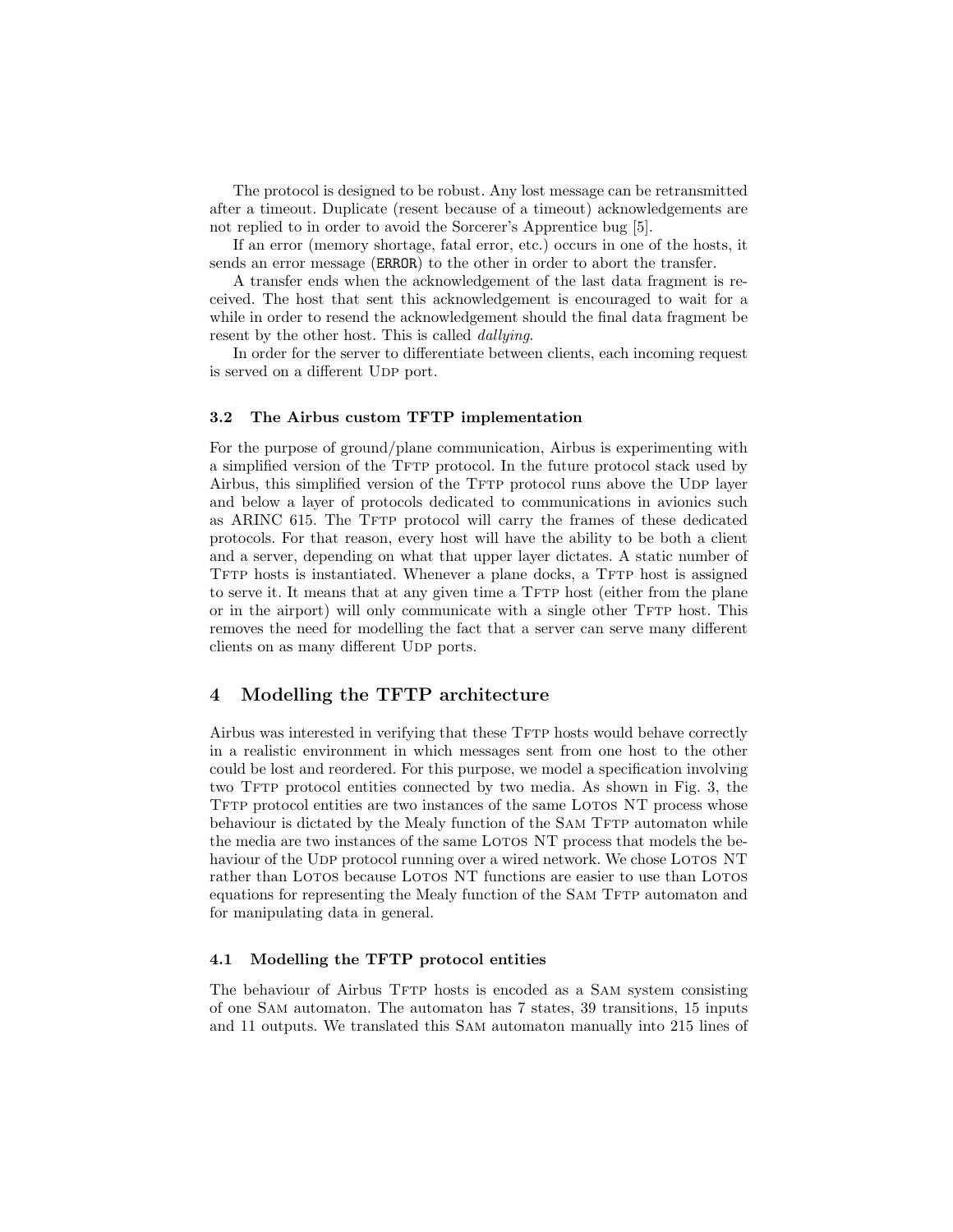

Fig. 3. Asynchronous connection of two TFTP processes via unreliable media

Lotos  $NT$ (precisely, an enumerated type to encode the states and the Mealy function of the automaton).

The Mealy function representing the behaviour of the TFTP protocol entity must be encapsulated into a wrapper to communicate with the UDP media. We defined two different LOTOS NT wrapper processes: the "simplified TFTP process" which was modelled according to Airbus recommendations, and the "accurate TFTP process" which is closer to the standard TFTP protocol.



Fig. 4. Simplified TFTP Process

The simplified TFTP process consists of a simple wrapper around the Mealy function and does no processing on its own. The messages it receives are an aggregation of the inputs of the Mealy function; it unmarshals them and passes them on to the Mealy function, then it retrieves the outputs, marshals them and sends the message thus obtained. It is as if the outputs of one Mealy function in one TFTP protocol entity connect directly to the corresponding inputs of the Mealy function in the other TFTP protocol entity. The files under transfer are not modelled. A host can randomly send a read or write request (provided that there is no ongoing transfer) and the transfer will continue until the sender arbitrarily decides to send the last data fragment. The simplified TFTP process and the types and functions that we had to define for the messages were written in 260 lines of LOTOS NT.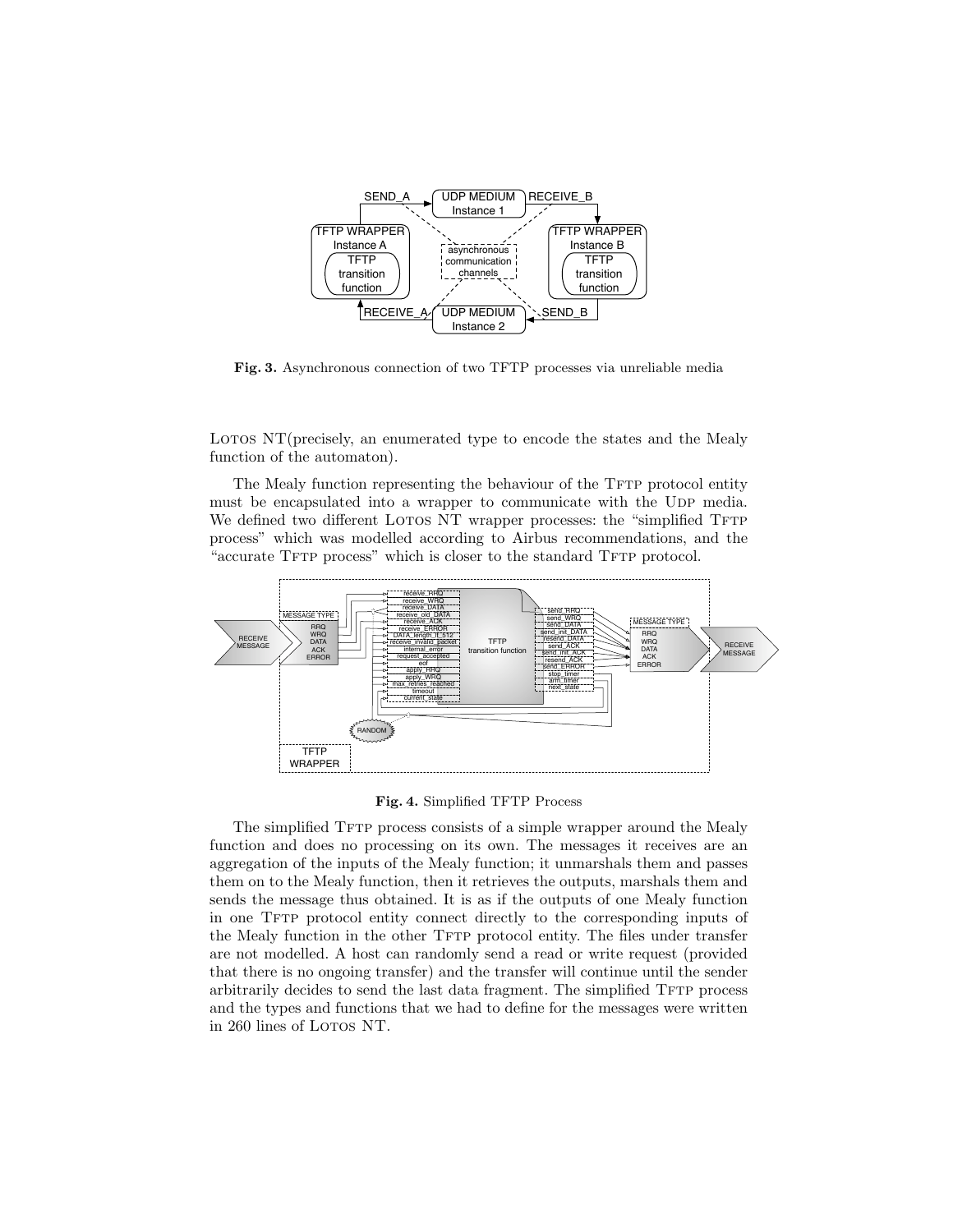The simplicity of that design helped us writing properties for the verification phase but limited us at the same time. For example, the TFTP automaton has two outputs named send DATA and resend DATA and two inputs receive DATA and receive old DATA. Connecting respectively send DATA and resend DATA to receive DATA and receive old DATA might seem reasonable when considering a perfect medium but prevents us from testing error cases in our design with a lossy medium. Indeed, if a data fragment is sent from one host (send DATA) and lost by the medium, it will be resent (resend DATA) after a timeout. If that second message is received, its recipient should see it as a receive DATA whereas in our simplified design the receive old DATA input of the Mealy function will be erroneously set to true.

In order to suppress such limitations we improved our modelling and created an accurate TFTP process that receives and sends real TFTP messages (as defined in the standard TFTP protocol) and processes those messages in order to compute the proper values for the inputs of the Mealy function. In this accurate TFTP process, read and write requests carry the name of the requested file. This file name is modelled as an integer. Both processes have a repository in which an integer corresponds to a file. Files are modelled as sequences of characters, each character being one fragment of the file. Data fragments carry three values, an integer for the index value of the fragment, a character for the file fragment and a boolean value indicating whether this is the last fragment of the file. Acknowledgements carry the index value of the data fragment they acknowledge. In order to fight state explosion in the latter phases we instantiate the processes with a list of names of files to read ("read list") and a list of names of files to write ("write list") instead of just letting the compiler generate every possible file. Whenever there is no active transfer a process can randomly choose to send a read request for the first file name in its read list or a write request for the first file name in its write list. Besides the state of the automaton, additional values must be kept in memory between two subsequent calls to the Mealy function: the name of the file being transferred and the index value of the last data fragment or acknowledgement received or sent, whether the last data fragment received is the last one, etc. The accurate TFTP process and the types and functions that we defined for the files, repositories and messages were written in 671 lines of LOTOS NT.

#### 4.2 Modelling the UDP media

The medium LOTOS NT process must reproduce the behaviour of the link between the plane and the ground: UDP protocol over an Ethernet network. UDP is a connection-less protocol, so as regards our modelling it means that a process writing on the medium will never block. Upp does not have any error recovery mechanism so a problem that occured and was not corrected by the lower networking layers will be propagated to any application using UDP. These errors are message losses, message reordering, and message duplications. Message losses can always happen. Modern routers use load-balancing software to send all packets of the same stream through the same route. This reduces message reordering to a certain extent but does not guarantee it will not happen. Message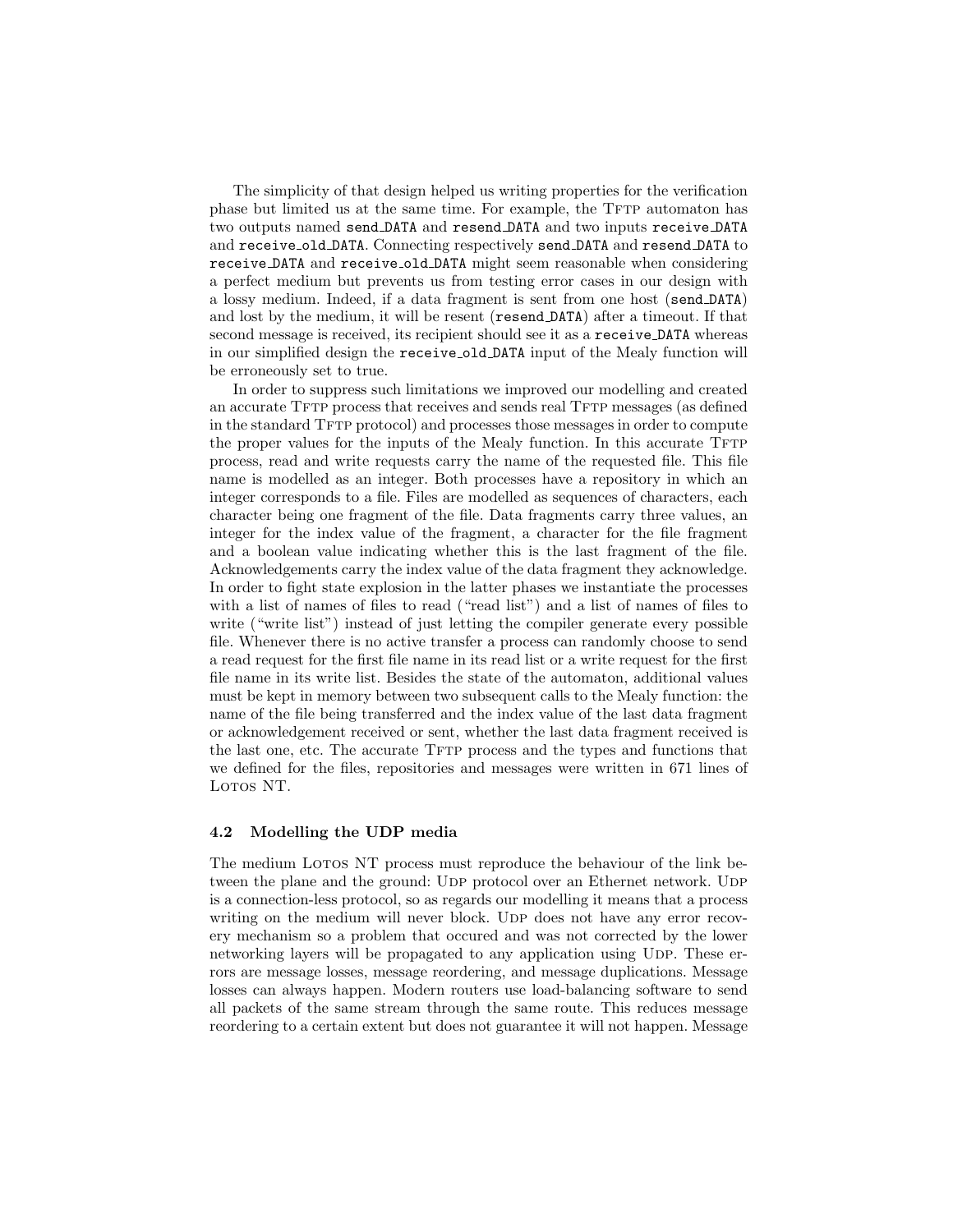duplications would have to come from bogus implementations of the lower level networking layers so we discard the possibility that they can happen.

We chose to model the medium in two different ways, using two different LOTOS NT processes. Both processes allow messages to be lost and have a buffer of fixed size in which the messages are stored upon reception, waiting for delivery. The first process models the case where message reordering does not happen. It uses a Fifo as a buffer: messages are delivered in the same order they were received. The second process models the case where message reordering can happen. It uses a bag as a buffer: it does not guarantee that messages are delivered in the same order they were received. We denote FIFO  $(n)$  (resp. BAG  $(n)$ ) a medium with a FIFO (resp. bag) buffer of size  $n$ . The LOTOS NT processes for the Fifo medium and the bag medium are respectively 24 and 27 lines long.

#### 4.3 Asynchonous composition of TFTP entities and UDP media

To compose the TFTP protocol entities and the UDP media asynchronously, we use the parallel operator of LOTOS NT:

```
par
 RECEIVE_A, SEND_A -> TFTP_WRAPPER [RECEIVE_A, SEND_A]
| \ |RECEIVE_B, SEND_B -> TFTP_WRAPPER [RECEIVE_B, SEND_B]
| \ |SEND_A, RECEIVE_B -> UDP_MEDIUM [SEND_A, RECEIVE_B]
| \ |SEND_B, RECEIVE_A -> UDP_MEDIUM [SEND_B, RECEIVE_A]
end par
```
As we have two different TFTP processes and two different medium processes we obtain four specifications: simplified TFTP specification with bag media, simplified TFTP specification with FIFO media, accurate TFTP specification with bag media, and accurate TFTP specification with FIFO media.

# 5 Verifying functional correctness

In this section, we detail how we generate the state space for the specifications and how we define correctness properties to ensure the proper behaviour of these specifications. Then, we explain how we perform model checking using CADP.

#### 5.1 State space generation

An LTS (*Labelled Transition System*) representation of the specifications is produced by CADP compilers. LOTOS NT specifications are automatically translated into LOTOS specifications, which are, in turn, compiled into an LTS by the Cæsar [10] compiler.

One important issue in model checking is the problem of the state explosion. For example if we try to compile the simplified TFTP specification with BAG (2) media, it takes on a machine equipped with a dual-core processor running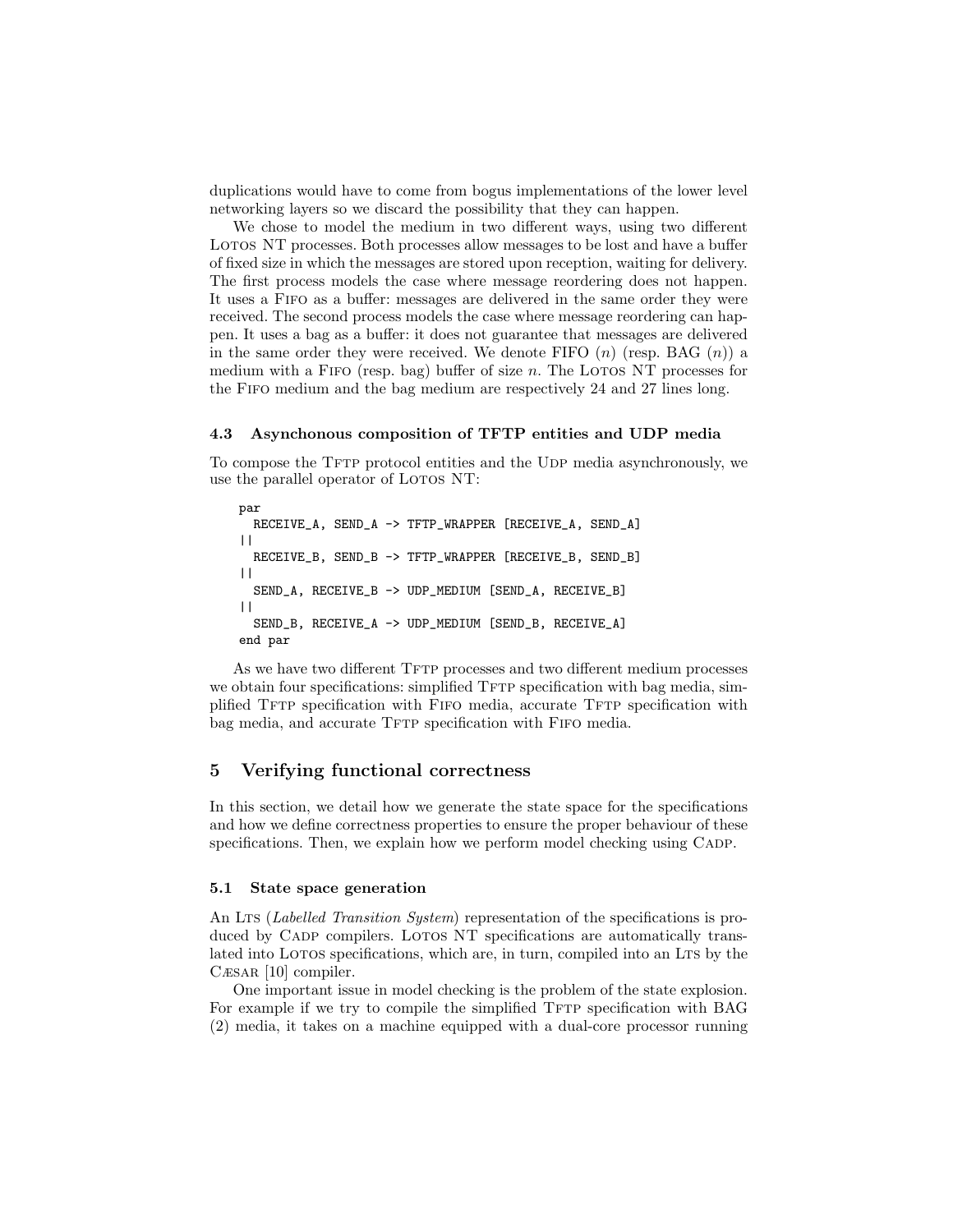at 3.17Ghz and 3 Gb of RAM, 8 hours and 25 minutes to obtain an Lts with 27,721,727 states and 216,183,185 transitions.

To fight this, we use compositional generation. It is a divide and conquer approach, available in CADP which consists in producing the LTS for each of the processes involved in the specification, minimizing them using the Bcg Min tool of CADP and composing them together.

With this method, the aforementioned specification can be generated in 10 minutes and 34 seconds yielding an LTs of  $6,552,898$  states and  $35,762,508$  transitions.

Tab. 1 gives an insight into the influence of the buffer size on the whole specification size. For every additional element in the buffer, the specification increases around tenfold. Writing all those compositions and calling the tools

| Medium                    | Medium Generation |             |         | Specification Generation |             |         |
|---------------------------|-------------------|-------------|---------|--------------------------|-------------|---------|
|                           | <b>States</b>     | Transitions | Time(s) | <b>States</b>            | Transitions | Time(s) |
| BAG(1)                    | 31                | 150         | 2.45    | 66,227                   | 271,710     | 19.98   |
| BAG(2)                    | 321               | 1.630       | 2.67    | 1,656,577                | 7,283,171   | 37.34   |
| BAG(3)                    | 2,366             | 11,930      | 3.77    | 18,923,839               | 93,350,943  | 435.07  |
| BAG (<br>$\left(4\right)$ | 11.926            | 62,370      | 120.44  | (did not finish)         |             |         |
| FIFO(1)                   | 31                | 150         | 2.62    | 66,227                   | 271,710     | 19.67   |
| FIFO(2)                   | 321               | 1,540       | 2.62    | 1,137,246                | 4,776,989   | 31.19   |
| FIFO(3)                   | 3.221             | 15,440      | 3.55    | 18,337,328               | 77,600,123  | 375.10  |
| <b>FIFO</b><br>(4)        | 32.221            | 154.440     | 59.35   |                          |             |         |

Table 1. Generation times for a client/server scenario with one file exchanged

manually to perform them is a demanding task. For this reason we have a scripting language named SVL in CADP. It wraps the functionnalities of CADP tools in order to let the user write its processings (composition, reduction, verification, bisimulations, etc.) in a readable and orderly fashion.

#### 5.2 Temporal logic properties

Correctness properties must first be expressed in natural language and then translated into temporal logic formulas. For example, we have a property which states that the data fragments must be sent properly ordered. We chose to ensure this by showing that any data fragment numbered x can not be followed by a data fragment numbered y, where  $y < x$ , unless there has been a reinitialization (transfer succeeded or aborted) in between. Evaluator 4.0 uses an extension of the  $\mu$ -calculus temporal logic that can manipulate data. In this logic, the property can be expressed as follows:

 $\Gamma$ true\* .  ${SEND_A}$  !"DATA" ?x:Nat ...}. not (REINIT\_A)\* . {SEND\_A !"DATA" ?y:Nat ... where  $y < x$ } ] false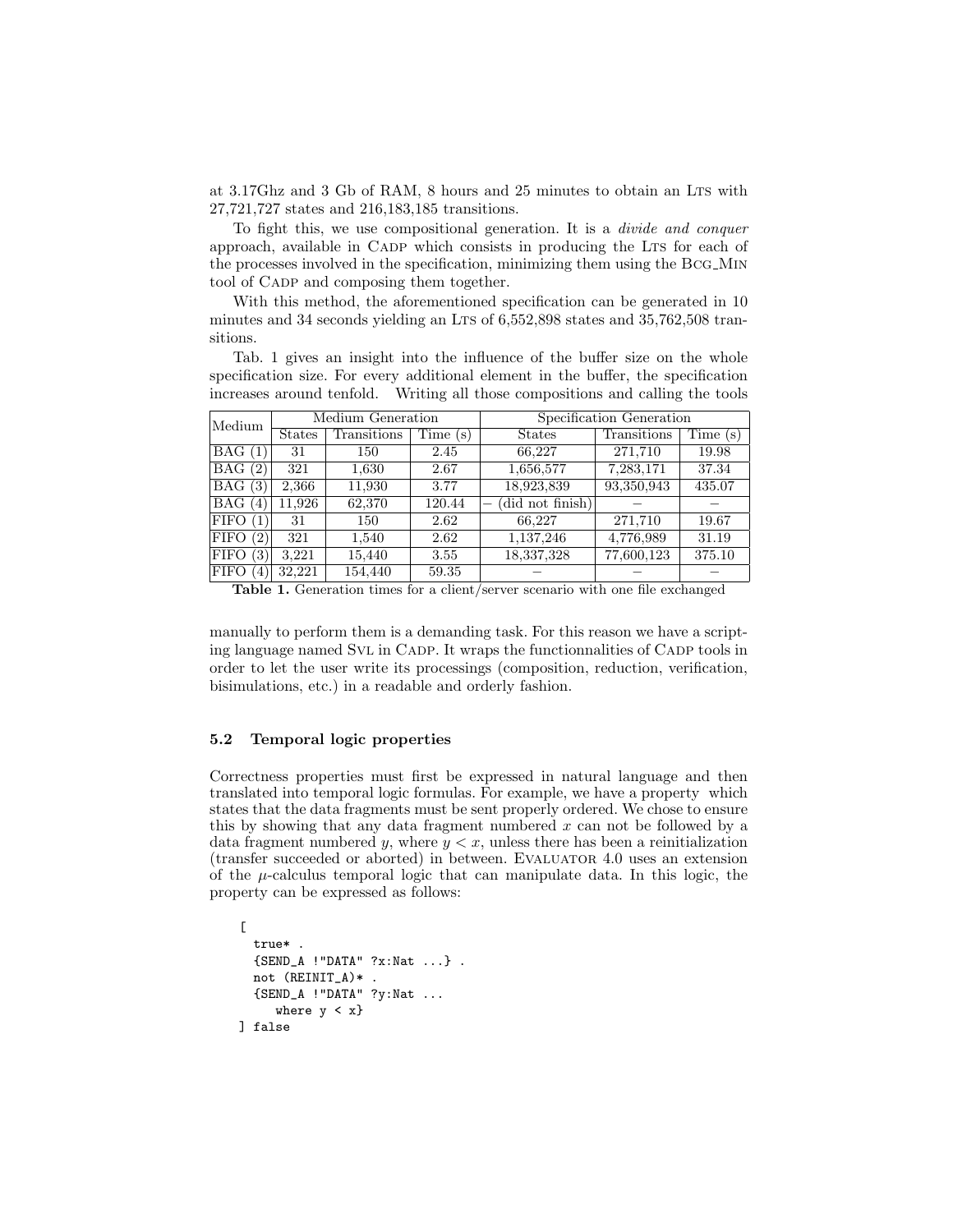The formula states that there exists no sequence of transitions in the Lts that leads to  $T$  for protocol entity 1 sending a data fragment numbered x then a data fragment numbered y, where  $y < x$ , without the transfer succeeding or aborting  $(REINTIA1)$ .

We wrote 12 properties to be verified on both the simplified TFTP specifications and the accurate TFTP specifications. Another 17 were written exclusively for the accurate TFTP specifications.

#### 5.3 Model checking the specifications

To verify whether a property holds for a specification, we use the Evaluator 4.0 model checker [23]. We feed it one specification represented as an LTS and one formula of temporal logic and it answers whether the property holds by exhaustively exploring the transition system.

It is worth noting that CADP allows one to perform on-the-fly verification, letting the model checker drive the generation of the LTS as it verifies the property. This is particularly useful when the LTS would not fit on the machine hard drive disk. In our case, it is better to first generate the LTS, then verify all the properties, reusing the same Lts for every property. We can do so because the LTSs for our specifications are of reasonable size.

Several of the first batch of 12 properties did not hold on the simplified TFTP specifications. This enabled us to find 11 errors in the TFTP automaton.

Verification of the accurate TFTP specifications requires constraining the files that can be exchanged between the two TFTP protocol entities so as to reduce the size of the LTS that is generated. For that purpose, we instantiate the TFTP protocol entities with lists of names of files to read and write. To cover all the possibilities, four scenarios were required:

- 1. TFTP protocol entity 1 and 2 both write one file;
- 2. TFTP protocol entity 1 writes one file and TFTP protocol entity 2 reads one file;
- 3. TFTP protocol entity 1 and 2 both reads one file;
- 4. TFTP protocol entity 1 reads one file and TFTP protocol entity 2 writes one file.

We limit the size of the files to 2 characters as it is sufficient to cover all the transitions of the automaton. The verification of the first batch of 12 properties on the accurate TFTP specifications yielded the same results that we had already obtained by verifying them on the simplified TFTP specifications. The verification of the second batch of 17 properties especially written for the accurate TFTP specifications led to the discovery of an additional 8 errors in the TFTP automaton.

We tested the simplified and accurate  $T$  specifications using BAG  $(1)$ , BAG (2), BAG (3), FIFO (1), FIFO (2), and FIFO (3) as media and always obtained the same results.

In total, we found 19 errors on the TFTP case study. 11 errors were found on the simplified  $T$ FTP specification and another  $8$  on the accurate  $T$ FTP specification. They were reported to Airbus and were acknowledged as being actual errors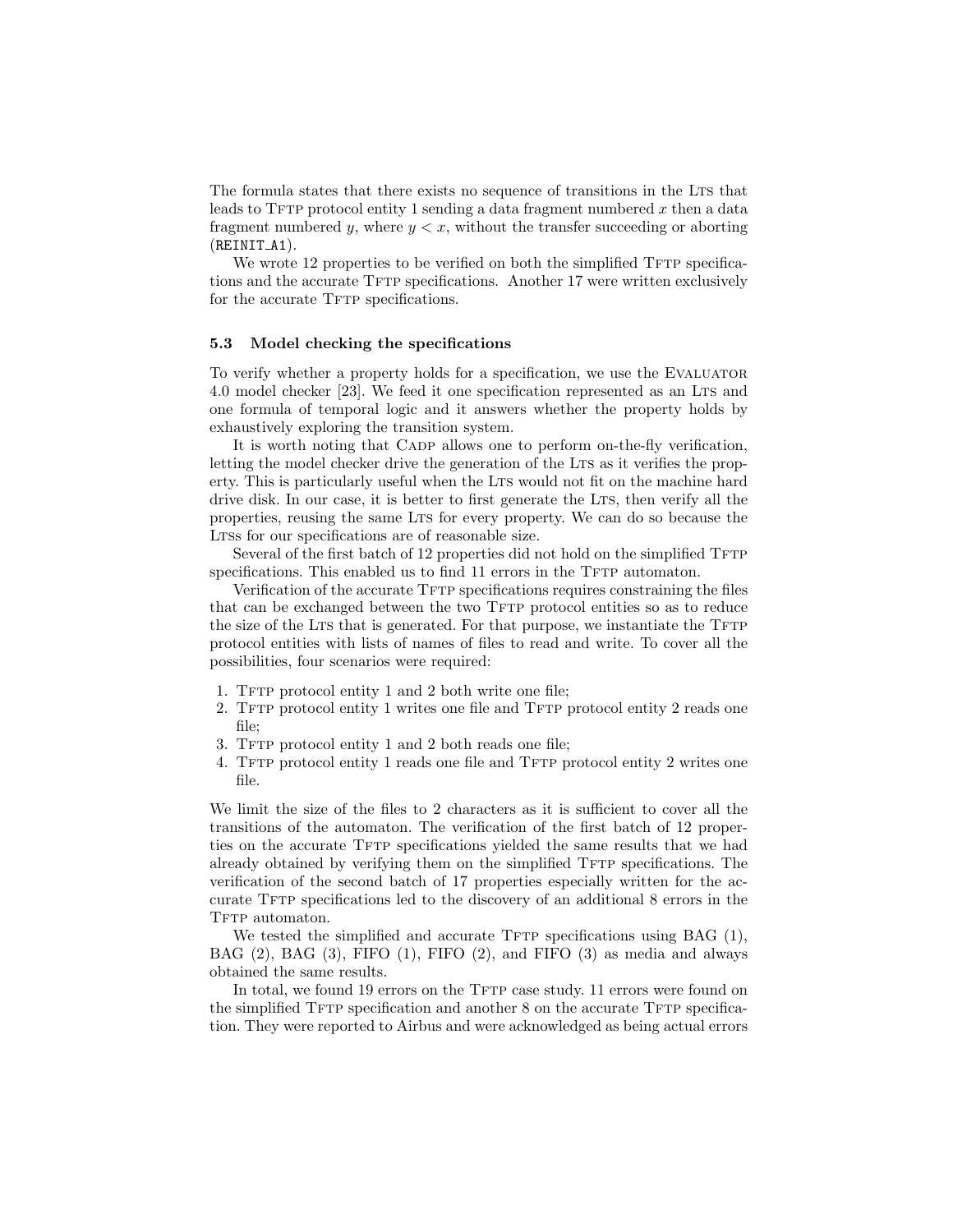in the TFTP automaton. We also suggested changes in the TFTP automaton to correct them. These errors do not occur in reality as the TFTP implementation embedded in planes is even simpler than the one given to us for study. While some of these errors could be found by a human after a careful study of the automaton, some others are more subtle and would probably be missed by an engineer. For example, if both TFTP entities send a request (RRQ or WRQ) at the same time, they would ignore each other. This would be hard to detect when looking at a TFTP automaton alone.

## 6 Performance evaluation by simulation

The model checking verification described in section 6 found errors but without quantitative measurements. The presence of the errors we detected does not prevent the existence of satisfying sequences of transitions leading to successful transfers. It is always possible to finish the transfer and the errors in the TFTP automaton apparently only cause extra timeouts and additional messages to be sent.

To obtain quantitative information about the impact of the errors detected, we turned to simulation as it allowed us to measure the seriousness of the errors. There are several approaches to simulation, network of waiting lines (queuing theory), models based on Markov chains (Interactive Markov Chains) [11] and random simulation by generation of random traces for a given specification. In our case, the last approach was the most adapted because Cadp allowed us to reuse the accurate TFTP specification.

#### 6.1 Simulation methodology with CADP

The specification we used for simulation is a slightly modified version of the accurate TFTP specification with bag media. We also built several TFTP automata in addition to the original one that Airbus gave us. First, we have an automaton on which we corrected all the errors we found. Second, for each error, we built an automaton that only exhibits that particular error. The idea is to be able to quantify the loss in performances induced by each error individually and then to quantify the loss caused by the errors altogether.

We made the following modifications to the specification: the file repository is now generated randomly for every simulation and with an arbitrary number of files, the TFTP protocol entities are instantiated with an arbitrary number of files to read and write, the size of the media queue was raised to 6, and the queue type was modified in order to give a higher priority to messages that arrived first.

The EXECUTOR tool, distributed with CADP as a C source code file generates a random execution trace of a specification (instead of the entire state space). As its source code is available, we modified it in order to implement a system of weights for the transitions. For each different automaton, we ran the same number x of simulations in order to obtain x execution traces. For each of these traces, we computed a *time* of execution based on the TFTP messages sent that the trace exhibited. At the end we obtained a mean time of execution for each one of the automata and we could compare them.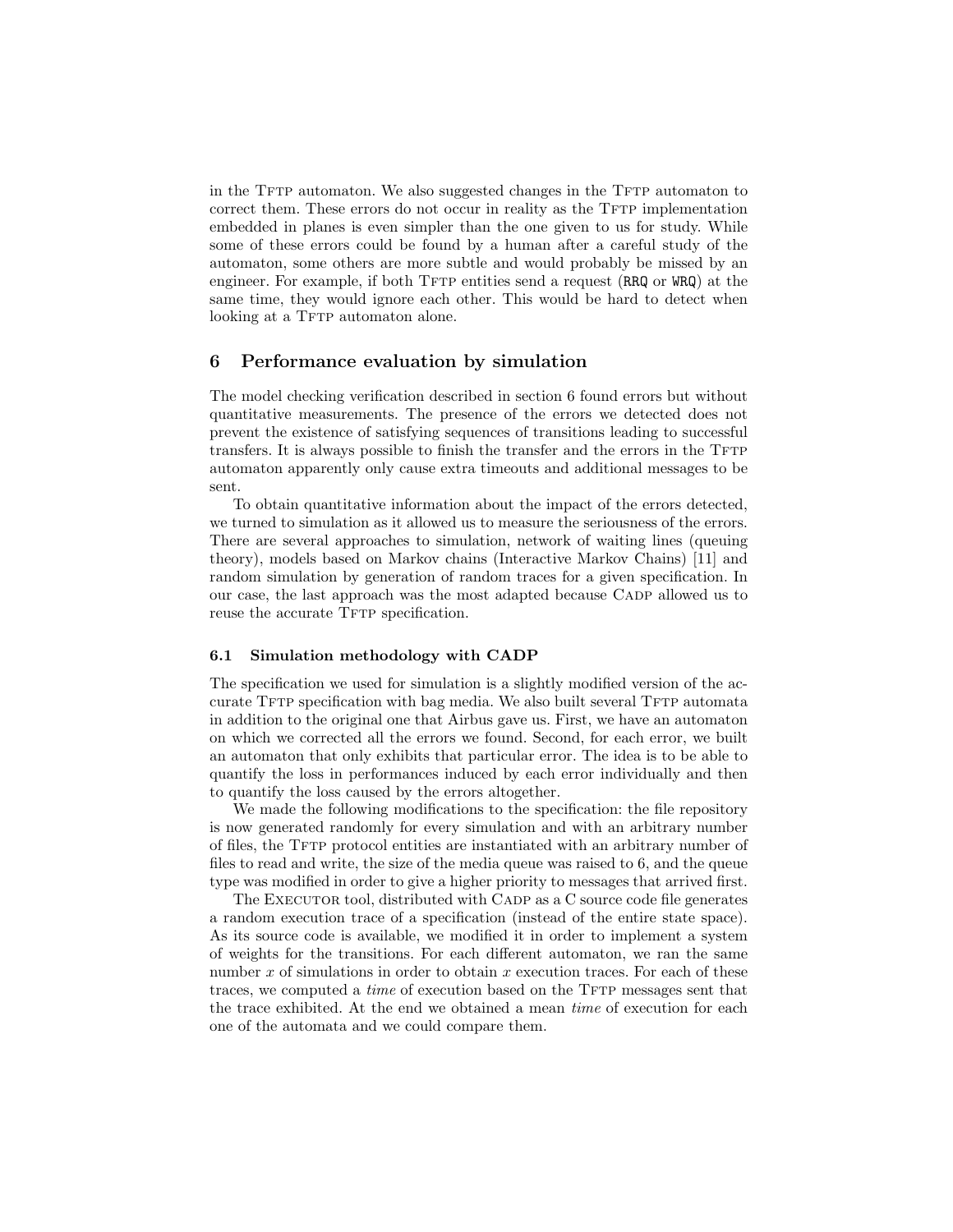We defined two scenarios of simulation. The first one consisted of one TFTP protocol entity acting like a server (with empty lists of files to read or write) and the other one acting like a client, with files to read and files to write. This scenario is a realistic model of Airbus deployment of their TFTP hosts. In the second scenario, both protocol entities had lists of files to read and to write. They competed for obtaining the right to start transfering their files. This is a worst-case scenario that is unlikely to happen in Airbus deployment but Airbus engineers recognized it ought to be tested as it can happen under heavy load but is hard to reproduce in reality.

By default, the EXECUTOR tool will randomly choose the next transition if there are several possibilities in the state it arrived to. We modified this behaviour by assigning weights to the transitions, a transition being more likely to be chosen than another if its weight is higher. The idea is to give very low weight values to error transitions such as the internal error or the reception of an invalid packet. We used the following values: 1 for error cases (internal error, request rejected, invalid packet), 100 for a timeout or a loss in the medium and 10000 for any other transition. The values for the error cases are totally arbitrary; we tried to make them realistic but the truth is we cannot predict how reliable the link or the hardware will be.

In order to compute the execution time, we gave our media some characteristics. Their latency time would be 8 ms and their bandwidth would be 1 MB/s. We also considered that the size of the TFTP data packets would be 32 kilobytes. Receiving a read request (RRQ), a write request (WRQ), an acknowledgement (ACK) or an error (ERROR) would take 2 ms (a quarter of the latency). Sending a read request, a write request, an acknowledgement or an error would take also 2 ms. Receiving or sending a data fragment would take 18ms (2ms plus half the time required to send 32 kilobytes at 1MB/s).

For each automaton we used, we tried different values of timeout. The idea was to ensure that for any timeout value, the results were consistent.



#### 6.2 Simulation results

Fig. 5. Simulation results for scenario 2.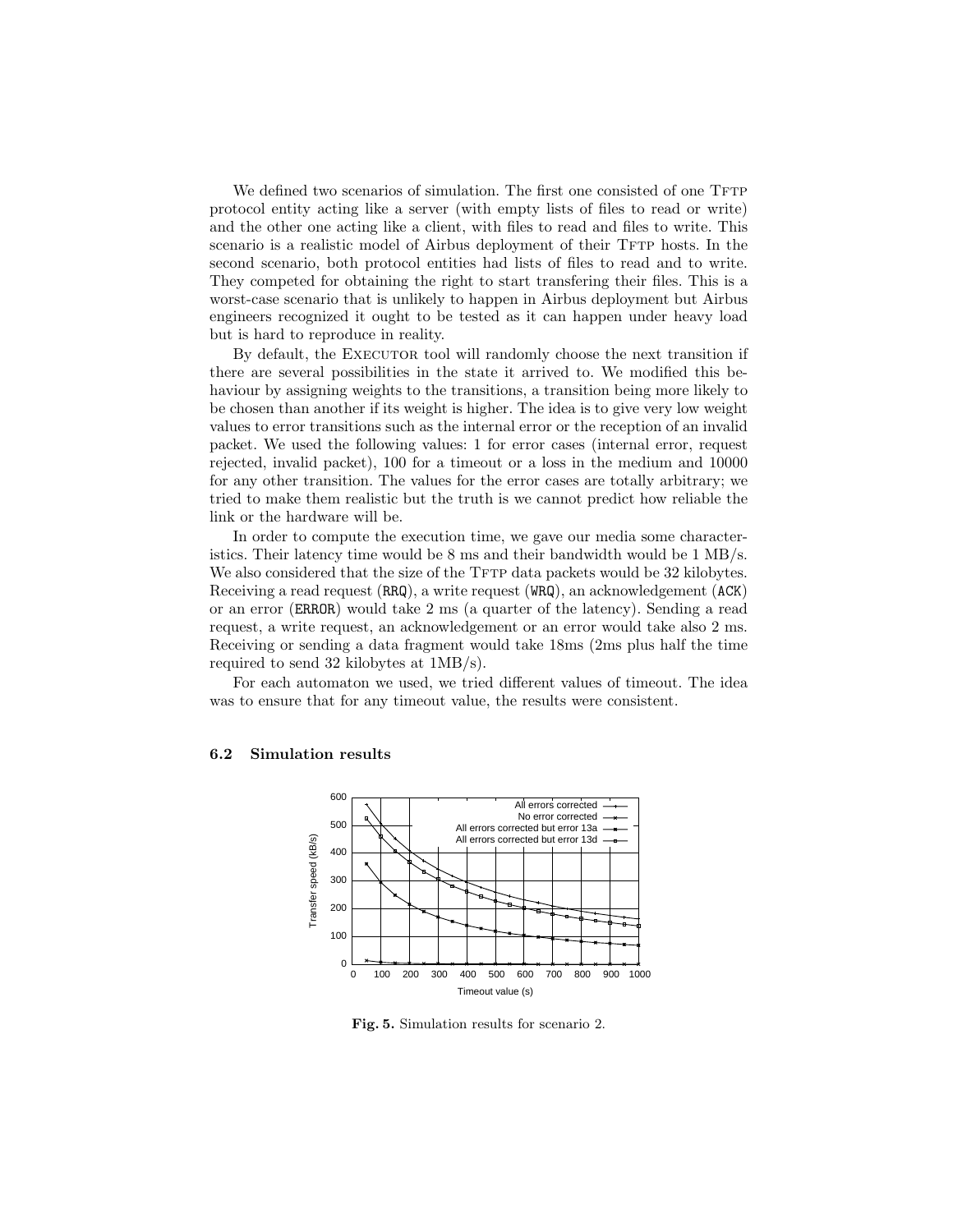Most of the errors that we found would have an effect only if both processes were competing for transferring files. In the scenario 1, only one of the processes was reading or writing files while the other acted as a server. Yet, the difference in performances is around 10%, regardless of the timeout value we used. In a typical usage the corrections we made induced a significant gain in performances.

Fig. 5 displays the results for the scenario 2. It clearly shows that the original TFTP automaton from Airbus can not handle concurrency while the corrected version can handle it without any noticeable loss in speed compared to scenario 1. Out of the 19 errors, only 6 seriously impact the performances and we chose to display two of them on Fig. 5.

# 7 Conclusion

In this paper, we have proposed a novel approach for modelling and analysing systems consisting of synchronous components interacting asynchronously, commonly referred to as GALS (Globally Asynchronous Locally Synchronous) in the hardware design community.

Contrary to other approaches that stretch or extend the synchronous paradigm to model asynchrony, our approach preserves the genuine semantics of synchronous languages as well as the well-known semantics of asynchronous concurrency. It allows to reuse without any modification the existing compilers for synchronous languages together with the existing compilers and verification tools for process calculi.

We have demonstrated the feasibility of our approach on an industrial case study, the  $TFTP/UDP$  protocol for which we successfully performed model checking verification and performance evaluation using the TOPCASED and CADP software tools. Although this case study was based on the Sam synchronous language and the LOTOS/LOTOS NT process calculi, we believe that our approach is general enough to be applicable to any synchronous language whose compiler can translate synchronous components (or sets such components) into Mealy machines — which is almost always the case — and to any process calculus equiped with asynchronous concurrency and user-defined functions.

As regards future work, we received strong support from Airbus to apply the proposed approach to more case studies and to generalize it to other languages than Sam.

#### Acknowledgements

We are grateful to Patrick Farail and Pierre Gaufillet (Airbus) for their continuous support and to Claude Helmstetter (INRIA/Vasy), Pascal Raymond (CNRS/Verimag), and Robert de Simone (INRIA/Aoste) for their insightful comments about this work.

# References

1. Albert Benveniste, Paul Le Guernic, and Christian Jacquemot. Synchronous Programming with Events and Relations: the SIGNAL Language and Its Semantics. Sci. Comput. Program., 16(2):103–149, 1991.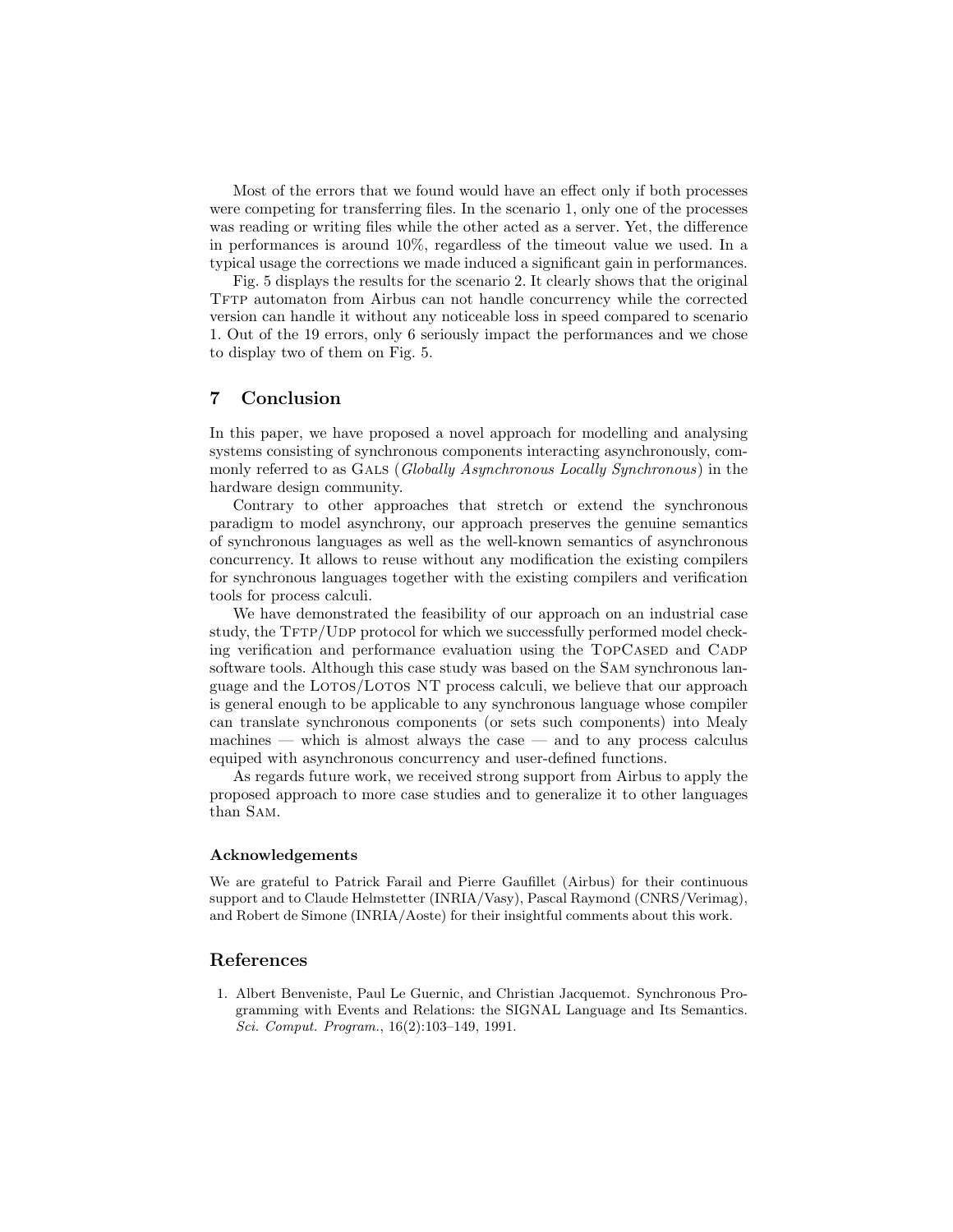- 2. G. Berry, S. Ramesh, and R. K. Shyamasundar. Communicating reactive processes. In POPL '93, pages 85–98, New York, NY, USA, 1993. ACM.
- 3. Gérard Berry and Georges Gonthier. The Esterel Synchronous Programming Language: Design, Semantics, Implementation. Science of Computer Programming, 19(2):87–152, 1992.
- 4. Gérard Berry and Ellen Sentovich. Multiclock Esterel. In CHARME '01, pages 110–125, London, UK, 2001. Springer-Verlag.
- 5. R. Braden. Requirements for Internet Hosts Application and Support. RFC 1123, Internet Engineering Task Force, October 1989.
- 6. S. D. Brookes, C. A. R. Hoare, and A. W. Roscoe. A Theory of Communicating Sequential Processes. Journal of the ACM, 31(3):560-599, July 1984.
- 7. David Campelovier, Xavier Clerc, and Hubert Garavel. Reference Manual of the LOTOS NT to LOTOS Translator, Version 4G. Technical report, INRIA, January 2009.
- 8. Xavier Clerc, Hubert Garavel, and Damien Thivolle. Préesentation du langage SAM d'Airbus. Technical report, INRIA, 2008. In French.
- 9. Frederic Doucet, Massimiliano Menarini, Ingolf H. Krüger, Rajesh K. Gupta, and Jean-Pierre Talpin. A Verification Approach for GALS Integration of Synchronous Components. Electr. Notes Theor. Comput. Sci., 146(2):105–131, 2006.
- 10. Hubert Garavel. Compilation et vérification de programmes LOTOS. Thèse de Doctorat, Université Joseph Fourier (Grenoble), November 1989.
- 11. Hubert Garavel and Holger Hermanns. On Combining Functional Verification and Performance Evaluation using CADP. In Lars-Henrik Eriksson and Peter A. Lindsay, editors, Proceedings of the 11th International Symposium of Formal Methods Europe FME'2002 (Copenhagen, Denmark), volume 2391 of Lecture Notes in Computer Science, pages 410–429. Springer Verlag, July 2002. Full version available as INRIA Research Report 4492.
- 12. Hubert Garavel, Frédéric Lang, Radu Mateescu, and Wendelin Serwe. CADP 2006: A Toolbox for the Construction and Analysis of Distributed Processes. In Werner Damm and Holger Hermanns, editors, *Proceedings of the 19th International* Conference on Computer Aided Verification CAV'2007 (Berlin, Germany), volume 4590 of Lecture Notes in Computer Science, pages 158–163. Springer Verlag, July 2007.
- 13. Alain Girault and Clément Ménier. Automatic Production of Globally Asynchronous Locally Synchronous Systems. In EMSOFT '02, pages 266–281, London, UK, 2002. Springer-Verlag.
- 14. N. Halbwachs, P. Caspi, P. Raymond, and D. Pilaud. The synchronous dataflow programming language Lustre. Proceedings of the IEEE, 79(9):1305–1320, September 1991.
- 15. Nicolas Halbwachs. Synchronous programming of reactive systems. Kluwer Academic, 1993.
- 16. Nicolas Halbwachs and Siwar Baghdadi. Synchronous Modelling of Asynchronous Systems. In EMSOFT '02, pages 240–251, London, UK, 2002. Springer-Verlag.
- 17. Nicolas Halbwachs and Louis Mandel. Simulation and Verification of Asynchronous Systems by means of a Synchronous Model. In ACSD '06, pages 3–14, Washington, DC, USA, 2006. IEEE Computer Society.
- 18. G.J. Holzmann. The Spin Model Checker Primer and Reference Manual. Addison-Wesley Professional, 2004.
- 19. ISO/IEC. LOTOS A Formal Description Technique Based on the Temporal Ordering of Observational Behaviour. International Standard 8807, International Organization for Standardization — Information Processing Systems — Open Systems Interconnection, Genève, September 1989.